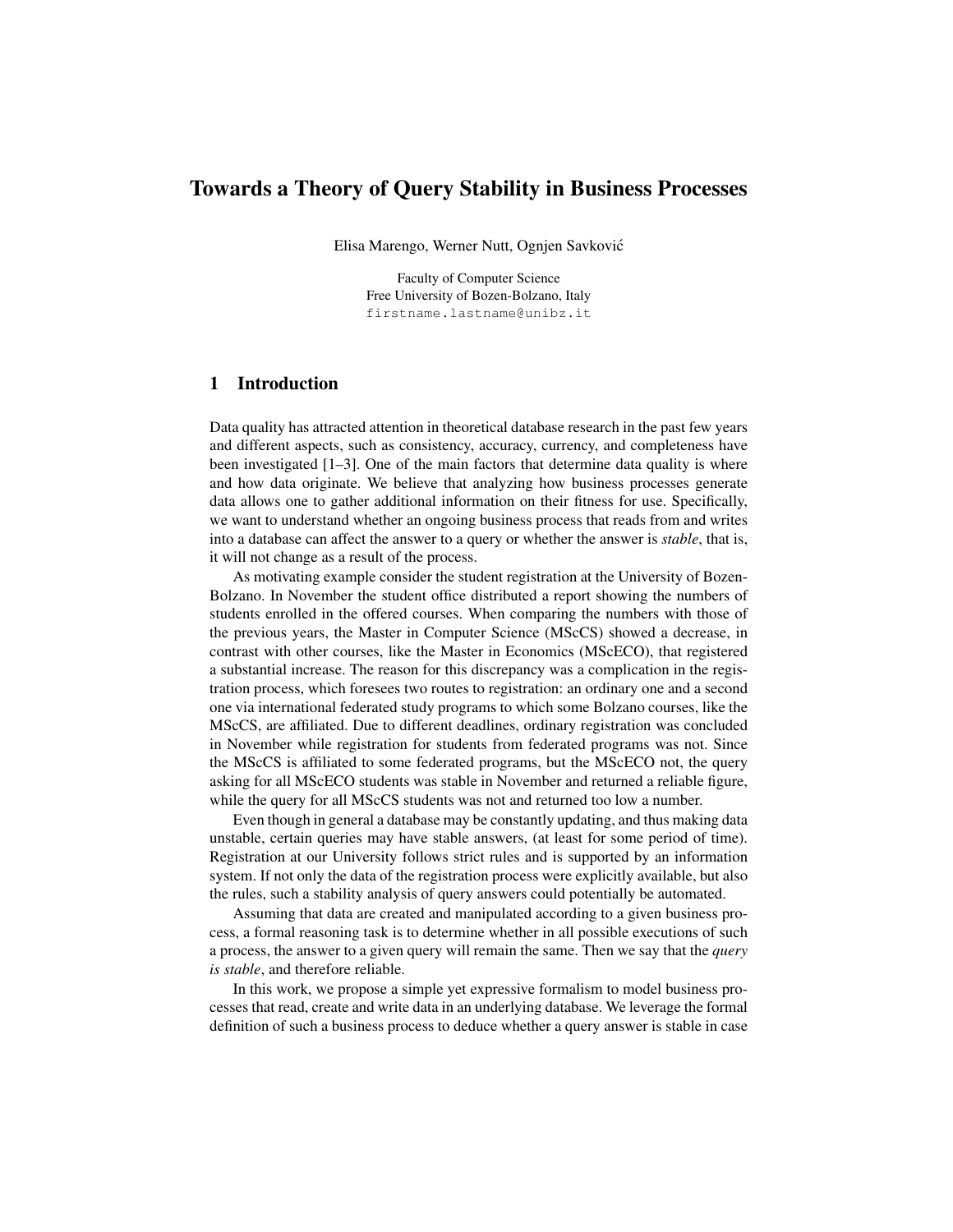the data is managed according to the rules of the process. We establish exact complexity measures for checking the stability of conjunctive queries in several variants of processes. Since our upper complexity bounds stem from reductions to the evaluation of certain FOL and Datalog queries, our work provides an immediate way for implementations using technologies such as SQL and ASP engines.

*Related Work.* Traditional approaches to business processes modeling are activitycentric and are based on (high-level) Petri Nets [4] and standards such as BPMN and BPEL. These approaches do not capture the specification of a database or the interaction with it. In recent years, the modeling of data and business processes under the same umbrella has gained significant attention [5–8]. Our work can be considered as a restricted case of [7, 8] where only database insertions are allowed but not updates or deletions. Checking properties of processes that allow unboundedly many data is inherently undecidable, and decidability is obtained by imposing additional restrictions (e.g., see *state boundedness* in [8]). As a difference, having insertions only allowed us to establish new decidable cases without additional restrictions. In the context of databases, query stability can be related to the problem of queries independent from updates [9, 10], i.e. checking when a query is independent from a set of updates over the database, by considering the update rules but not the database instance.

#### 2 Data-aware Business Processes

With our model of *data-aware business processes* (DABP) we want to capture some elementary aspects of how data are manipulated by business processes. A DABP over a schema  $\Sigma$  is a pair  $\mathcal{B} = \langle \mathcal{P}, \mathcal{C} \rangle$ , consisting of a *process part*  $\mathcal P$  and a *configuration part* C. Intuitively, the process part is fixed. It defines how and under which conditions actions can change data stored in the configuration part. The configuration part comprises an instance of the underlying database and the state of all active process instances.

Process Part. The skeleton of the process part is a directed potentially cyclic graph  $N = \langle P, T \rangle$ , the *process net*, consisting of a set of vertices P, the *places*, and a set of edges T, the *transitions*. There is one distinguished place in P, the start place *start*. There is also a distinguished relation symbol,  $I$ , the input of a process instance. The last argument of  $I$  is a timestamp  $\tau$ , called the *start time*, to record the time when the process instance was started. We denote the schema  $\Sigma$  augmented by I as  $\Sigma_I$ . In a process instance, an object holding an I-atom traverses the graph, starting from *start*. Thus, the different transitions emanating from a place represent alternative developments of a process instance.

The whole process part is a pair  $\mathcal{P} = \langle N, L \rangle$ , which in addition to a network N comprises a *labeling function* L that assigns to every transition  $t \in T$  a pair  $L(t) =$  $(E_t, W_t)$ . Here,  $E_t$ , the *execution condition*, is a Boolean query over  $\Sigma_I$  and  $W_t$ , the *writing rule,* is a rule  $Q_t(\bar{x}) \to R(\bar{x})$  whose head is a relation of  $\bar{\Sigma}$  and whose body is a  $\Sigma_I$ -query that has the same arity as the head relation. Evaluating  $W_t$  over a  $\Sigma$ -instance D results in the set of ground atoms  $W_t(D) = \{R(\bar{c}) \mid \bar{c} \in Q_t(D)\}\.$  Intuitively,  $E_t$  specifies in which state of the database which object can perform the transition t and  $W_t$  specifies which new information is (or can be) written into the database when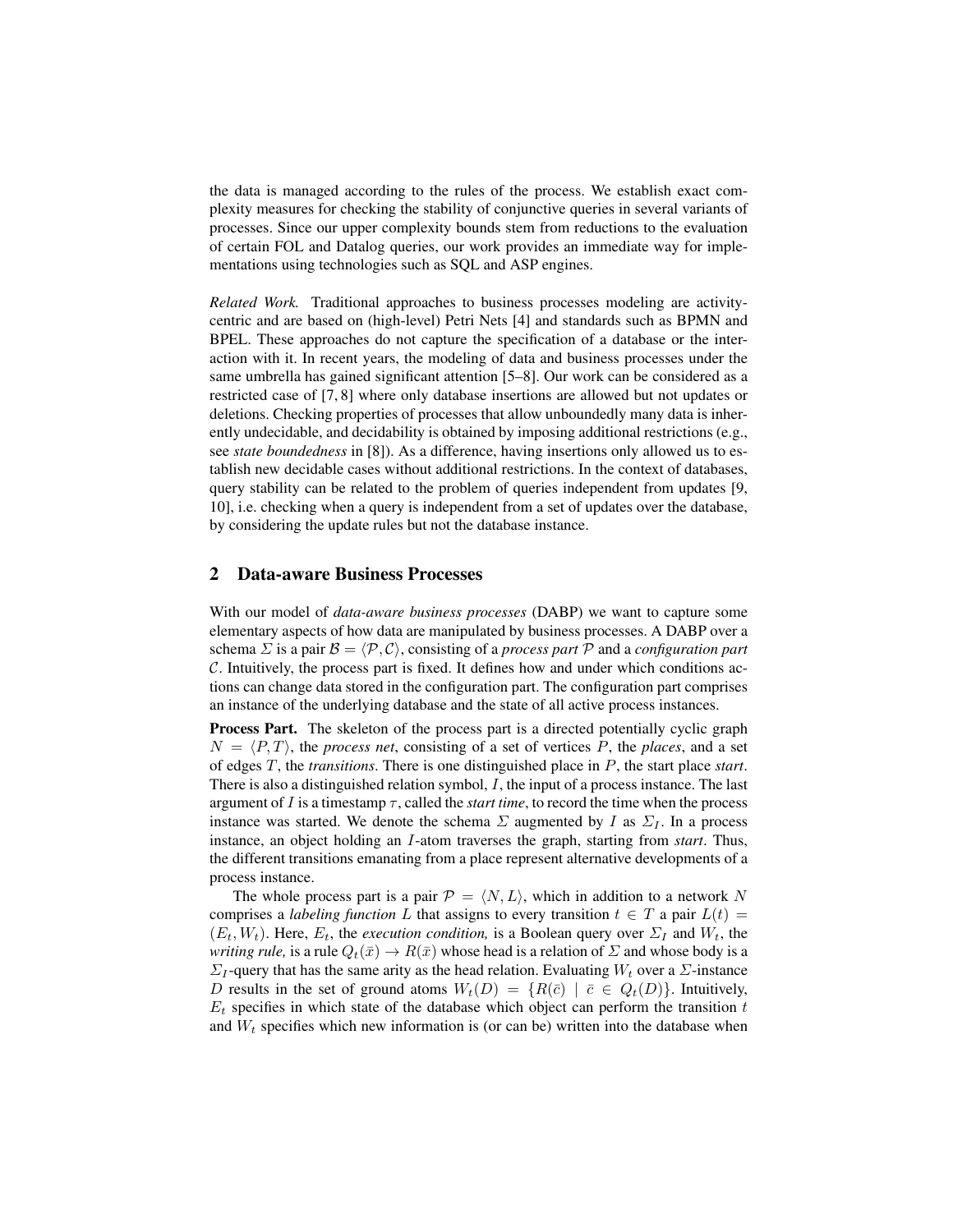Table 1. *(a)* Graphical representation of the DABP process net for student registration scenario, execution conditions and writing rules. *(b)* A Database instance for the reference scenario.



performing t. In this paper we assume that  $E_t$  and  $Q_t$  are conjunctive queries with negated atoms and possibly comparisons involving timestamps.

*Example 1.* Consider again the scenario described in the Introduction. Table 1*(a)* contains a graphical representation of a DABP process net for a simplified student registration process, together with execution conditions and writing rules.

A student who wants to register to a program needs to fill a form providing her *name* and the *program* she wants to apply to. When received by the administration, the request is associated with a *timestamp*. We represent this information by a ground atom  $I(s, p, \tau)$  of the relation I. The available programs are of two kinds: those that are *affiliated* to international federated programs, and *ordinary* ones. For federated programs, an international commission decides about whom to admit and these decisions are stored in the table *admitted*. For ordinary programs, the university takes the decision.

According to this distinction, the first check in the process is to determine to which kind of program the request I refers to: affiliated (E*affiliated*) or ordinary (E*ordinary*). In the first case, a student who is already admitted to the federated program can proceed towards registration. Non-admitted students can go for an ordinary registration provided the program is open also to this kind of students (E*refuse*). In case the student is admitted to the federated course, then the corresponding deadline for the application is looked up in the database: if the request arrived after the deadline (E*<sup>a</sup> late*) then the registration process ends. Otherwise, if the request arrived on time  $(E_{a\_online})$  the student is registered (E*register*) and a corresponding atom is inserted into the database instance ( $W_{register}$ ). Similarly, for a late ordinary request ( $E_{o\_\}$ ) the process is ended, while for a request arrived on time (E*<sup>o</sup> ontime*) the academic merits are checked (*acad check*). This human intervention is modelled as a non-deterministic choice that can result in the request being accepted (E*accept*) or rejected (E*reject*). If accepted, the student is registered.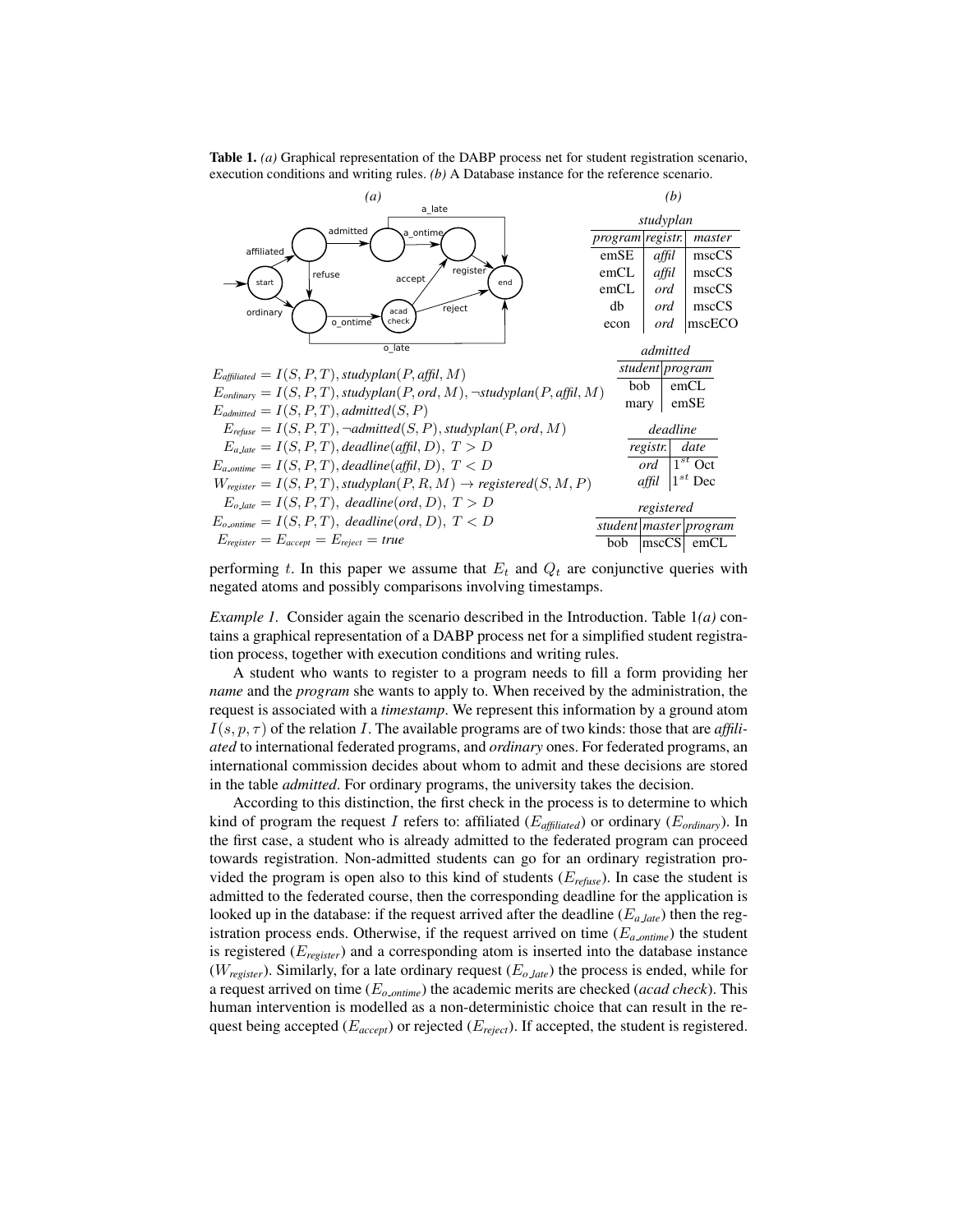Configuration Part. This part models the data that is manipulated by the process part. Formally, a configuration is a quadruple  $\langle D, O, M, \tau \rangle$ , where D is an instance of the schema Σ, O is a set of process instances, which we call *process objects*, M is a mapping that associates every object  $o \in O$  with a place  $M_P(o) \in P$  and with a ground I-atom  $I(\bar{c}) = M_I(o)$ , and  $\tau$  is a timestamp, the current time. We assume that for all objects  $o \in O$  the start time in  $M_I(o)$  is less or equal than the current time.

*Example 2.* Table 1*(b)* shows a simplified database instance for our reference scenario. Relation *studyplan* stores the study programs offered by the university, the kind of registration they allow (ordinary or affiliated), and the master they belong to; *admitted* contains the students already admitted to a federated program; *deadline* stores the registration deadlines for the registrations to ordinary and affiliated courses; *registered* contains the students that successfully completed the registration process.

We consider an *input relation* I of arity 3, carrying the following information about the request: *(i)* the student name; *(ii)* the requested program; and *(iii)* the time of the request. In our example, there are no objects currently in the net.

**Execution of DABP.** Let  $\mathcal{B} = \langle \mathcal{P}, \mathcal{C} \rangle$  be a DABP, with current configuration  $\mathcal{C} =$  $\langle D, O, M, \tau \rangle$ . There are two kinds of *atomic execution* steps of a DABP, *(i)* the *traversal* of a transition in the net by an object or *(ii)* the *introduction* of a new object.

- **Traversal** of an enabled transition by an object. Consider an object  $o \in O$  with  $M(o)$  =  $(p_1, I(\bar{c}))$ . That is, o is at place  $p_1$  and  $I(\bar{c})$  are the input data of o. Let t be a transition from  $p_1$  to  $p_2$ , with execution condition  $E_t$ . Then we say that t is *enabled* for o if  $D \cup \{I(\bar{c})\} \models E_t$ . Let  $W_t = (Q_t(\bar{x}) \rightarrow R(\bar{x})$  be the writing action of t. Then the effect of o traversing t is the transition from  $C = \langle D, O, M, \tau \rangle$  to a new configuration  $C' = \langle D', O, M', \tau \rangle$ , such that *(i)*  $D' = D \cup W_t(D \cup \{I(\bar{c})\})$  is the new database; *(ii)* the set of objects and the current time is the same, and *(iii)*  $M'$ is an update of M that reflects the change of place, that is,  $M'(o) = (p_2, I(\bar{c}))$  and  $M'(o') = M(o')$  for all other objects o'.
- Introduction of an arbitrary object at the *start* place. Let  $o'$  be a fresh object and let  $I(\bar{c}', \tau')$  be an atom where  $\bar{c}'$  is a vector of constants, and the timestamp  $\tau'$  is greater or equal than  $\tau_{\mathcal{C}}$ , the current time of  $\mathcal{C}$ . Note that the constants in  $\bar{c}'$  need not appear in the database or in the process. The result of introducing  $o'$  with info  $\bar{c}'$  at time  $\tau'$  is the configuration  $C' = \langle D, O', M', \tau' \rangle$ , where *(i)* the database instance is the same as in C; *(ii)* the set of objects  $O' = O \cup \{o'\}$  has been augmented by  $o'$ ; and *(iii)* the mapping  $M'$  is an extension of M to  $O'$ , obtained by defining  $M'(o') = (start, I(\bar{c}', \tau'))$  and  $M'(o) = M(o)$  for all  $o \in O$ .

An arbitrary *execution* is a sequence of atomic execution steps. Since for every configuration  $\mathcal C$  one can introduce new objects at the start place, there are always several atomic executions possible for  $C$ . We say that a configuration  $C'$  is *reachable* from  $C$  if there exists a finite sequence of atomic executions, such that  $\mathcal C$  is the first and  $\mathcal C'$  is the last configuration in the sequence.

Finally, we define the property of query stability.

**Definition 1 (Query Stability).** Given a DABP  $\mathcal{B} = \langle \mathcal{P}, \mathcal{C} \rangle$  and a CQ Q. Then Q is stable *in*  $\mathcal{B}$  *if for any reachable configuration*  $\mathcal{C}' = \langle D', O', M', t' \rangle$  *holds:* 

$$
Q(D) = Q(D').
$$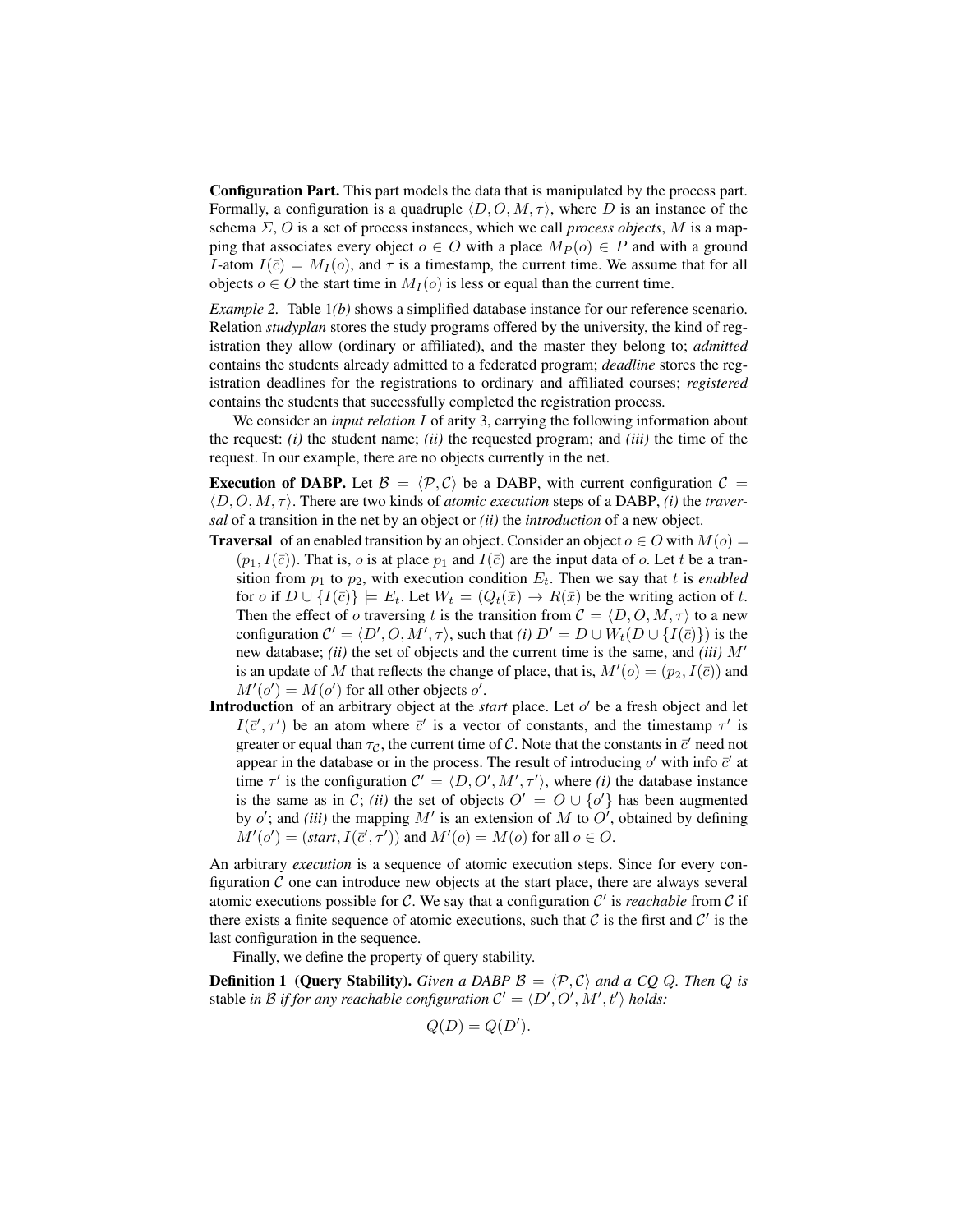We illustrate this property with our running example. Consider the queries  $Q_{cs}(S)$   $\leftarrow$ *registered*(S, *mscCS*, P) and  $Q_{\text{eco}}(S) \leftarrow$  *registered*(S, *mscECO*, P) that ask for the students registered at the master in CS, and the master in Economics, respectively. Depending on the current time, one can analyze the stability of the two queries. If the current time is before the 1<sup>st</sup> of October both queries are unstable since arbitrary new students can register. If the current time is after the  $1<sup>st</sup>$  of December, both queries are stable since the two deadlines have passed. When the current time is between two deadlines,  $Q_{\text{eco}}$ is stable because the deadline for ordinary programs has passed and *mscECO* is not affiliated to any program. On the other hand,  $Q_{cs}$  is not stable because it is affiliated to the program *emSE*, for which *mary* did not register yet. Note that if she was registered,  $Q_{\text{cs}}$  would be stable since all admitted student would be registered.

### 3 Reasoning about Query Stability in DABP

We investigated how to check whether a conjunctive query  $Q$  is stable in a DABP  $B$ . To understand the possible sources of complexity, we studied several types of processes that differ in the way they interact with the database and the way data can be entered into the process.

The first distinction is whether the model allows a process object to read the facts that itself or another object has written into the database. In the general case, denoted DABP, this is allowed. The restricted case, denoted DABP*rowo* (read-only write-only), does not allow this. Formally, it splits the schema  $\Sigma$  into disjoint schemas, the reading schema  $\Sigma_r$  and the writing schema  $\Sigma_w$ , such that the execution conditions and the queries in the writing rules range over  $\Sigma_r$  while the heads range over  $\Sigma_w$ . Our running example is in DABP*rowo*.

We consider a process under *open semantics*, where new process objects may start in any moment. Alternatively, we also consider a process under *closed semantics*, that is we only admit transition traversals as possible execution steps (no new instances can be started). In this case, stability of a query depends only on the unfinished objects, while in open processes, it depends also on new objects that may start.

We also distinguish the case in which the initial configuration of the process does not contain any object, called *fresh* DABP, from the *arbitrary* case in which we do not make any assumption on the presence or absence of objects. Notice that under closed semantics the only interesting case is the arbitrary one (in a closed DABP with a fresh configuration a query answer is trivially stable since no objects can be inserted).

Table 2 summarises the complexity of checking stability for the different cases. Due to the limited space, we provide a brief intuition of the results while omitting the technical details. In general case, DABP allows unboundedly many new objects (data values) which combined with negation allows us to encode halting problem. Decidability is obtained either by disallowing negation (cases in brackets) or by disallowing new objects (closed semantics). For decidable cases, we established a correspondence between checking stability and brave entailment in Datalog with negation under stable model semantics. Similarly, for DABPs without negation we established a correspondence with entailment in positive Datalog. In the case of DABP*rowo*, the complexity drops significantly due to the "non-recursive" rules. In particular, stability can be decided by FOL